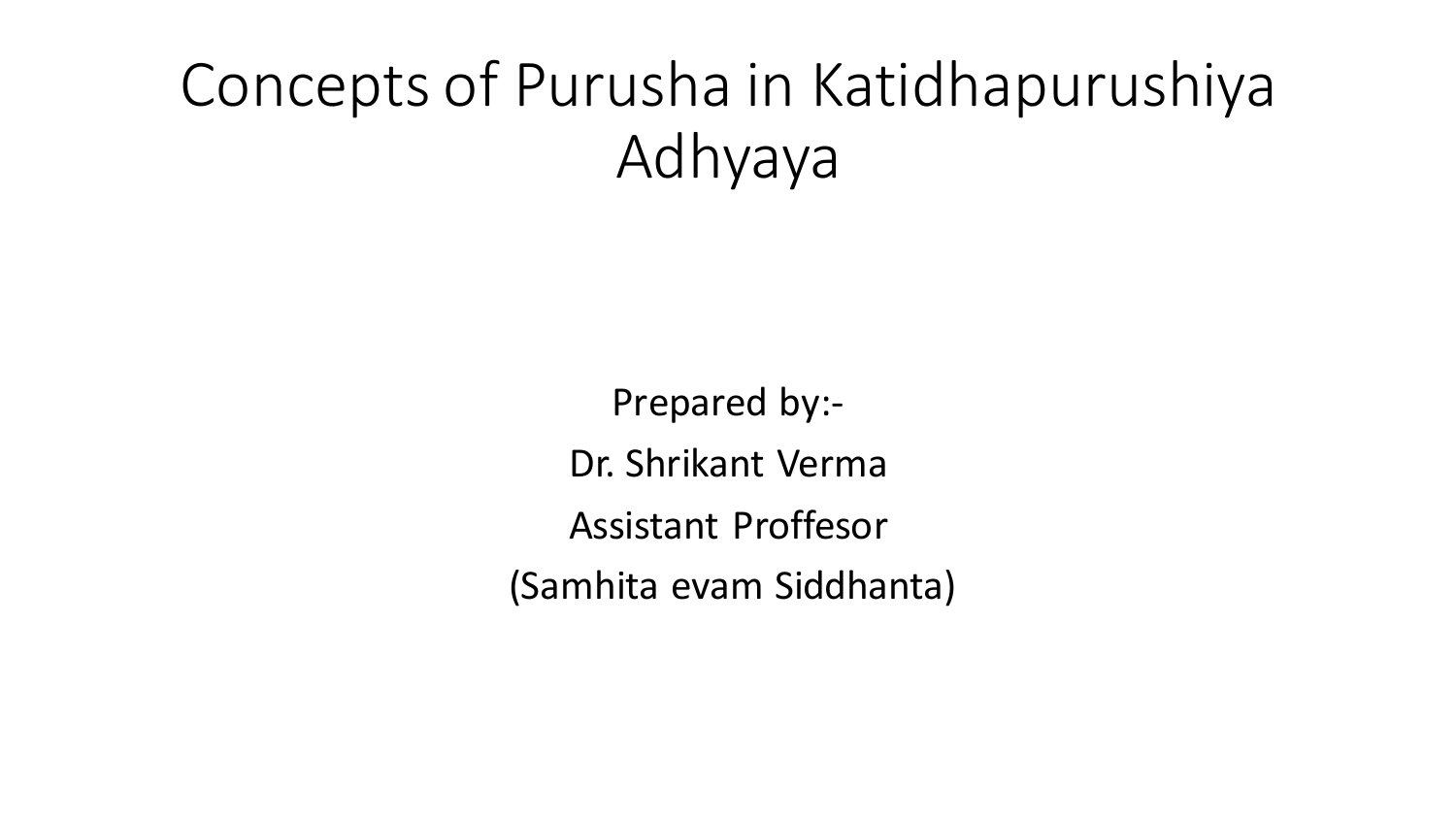# Mana and Atma Interaction

अचेतनं क्रियावच्च मनश्चेतययता परः| युक्तस्य मनसा तस्य निर्दिश्यन्ते विभोः क्रियाः||७५|| चेतनावान् यूतश्चात्मा ततः कर्ता निरुच्यते| अचेतनत्वाच्च मनेः क्रियावदपि नोच्यते||७६|| charaka sha. 1

> Mana = Achetan, Kriyavaan Aatma = Chetan, Akriyavaan

Bothe together works as Jeevatma or Purusha.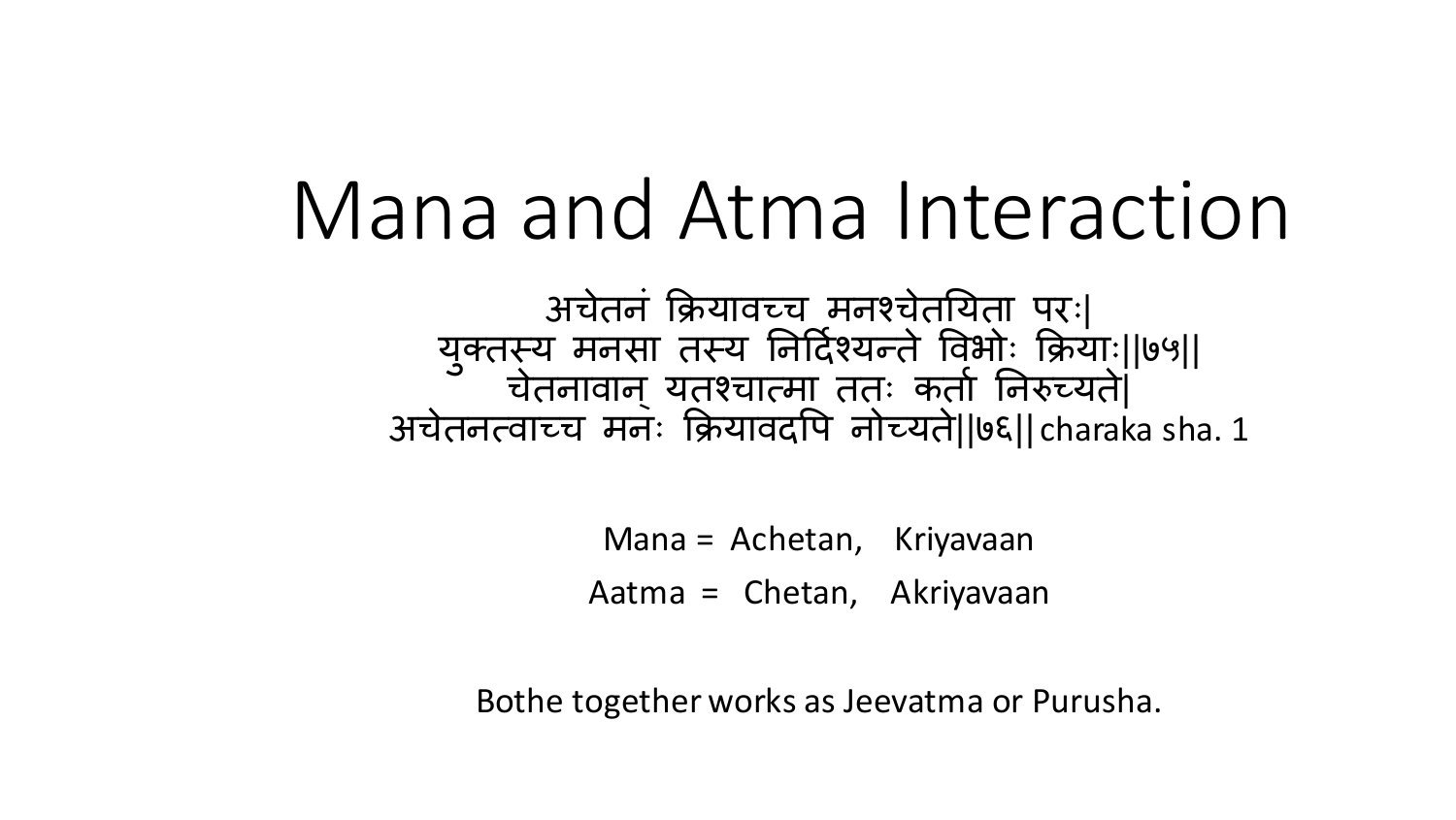# Andhapangu Nyaya

#### Blindman = Mana

Lame man= Aatma

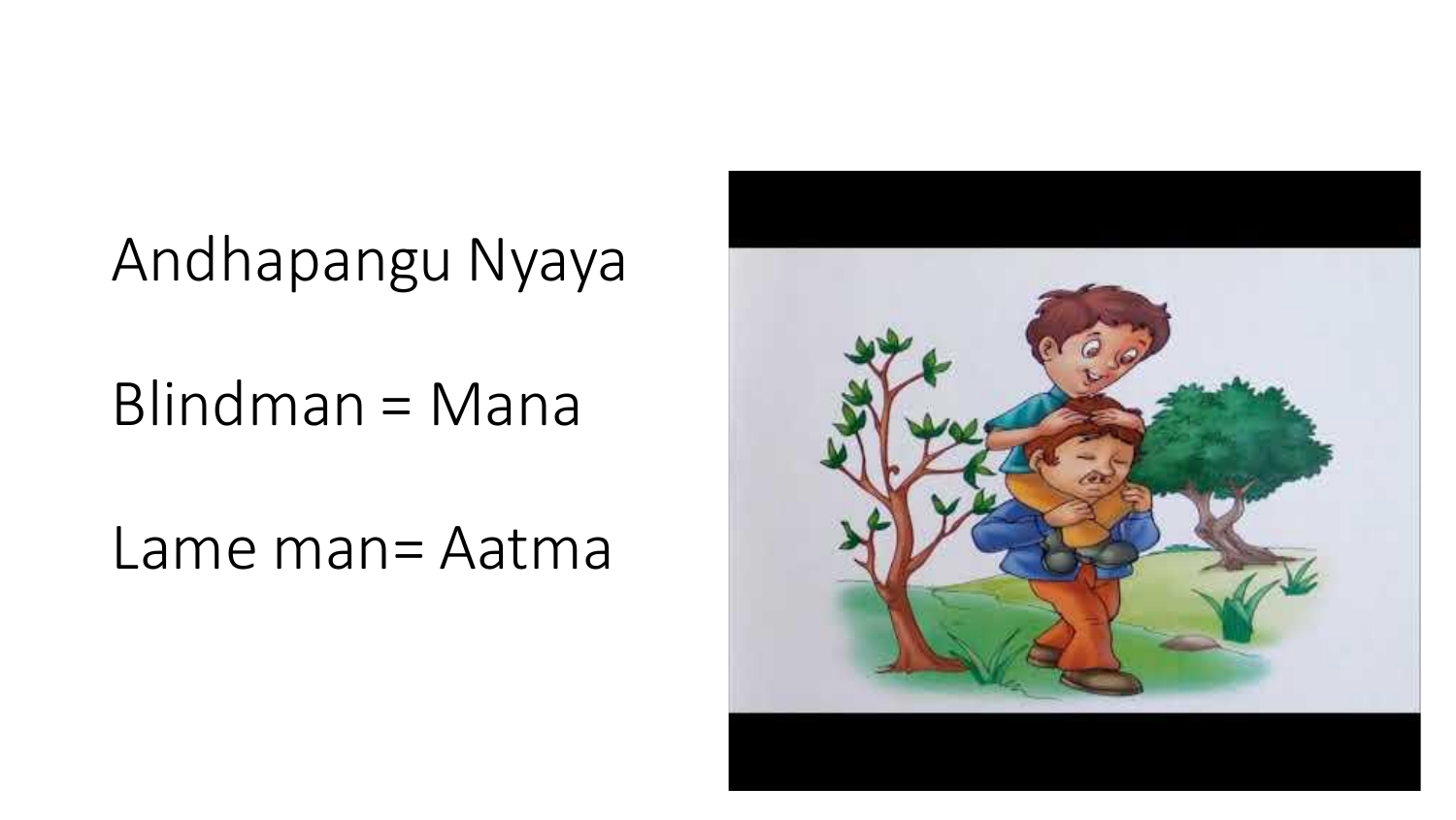# •Moksha

- Freeness from any type of happiness or misery is Moksha.
- Yoga is the way for Moksha.
- There are three methods of moksha….
- 1. absence of Raja and Tama
- 2. destruction of all types of Karma.
- 3. absence of any type of reattachments.

• योगे मोक्षे च सर्वासां वेदनानामवर्तनम्। मोक्षे निर्वृत्तिनिःशेषा योगो मोक्षप्रवर्तकः।|१३<br>' ७||

मोक्षो रजस्तमोऽभावात् बलवत्कर्मसङ्क्षयात् | वियोगः सर्वसर्यागैरपुनर्भव उच्यते||१४२||

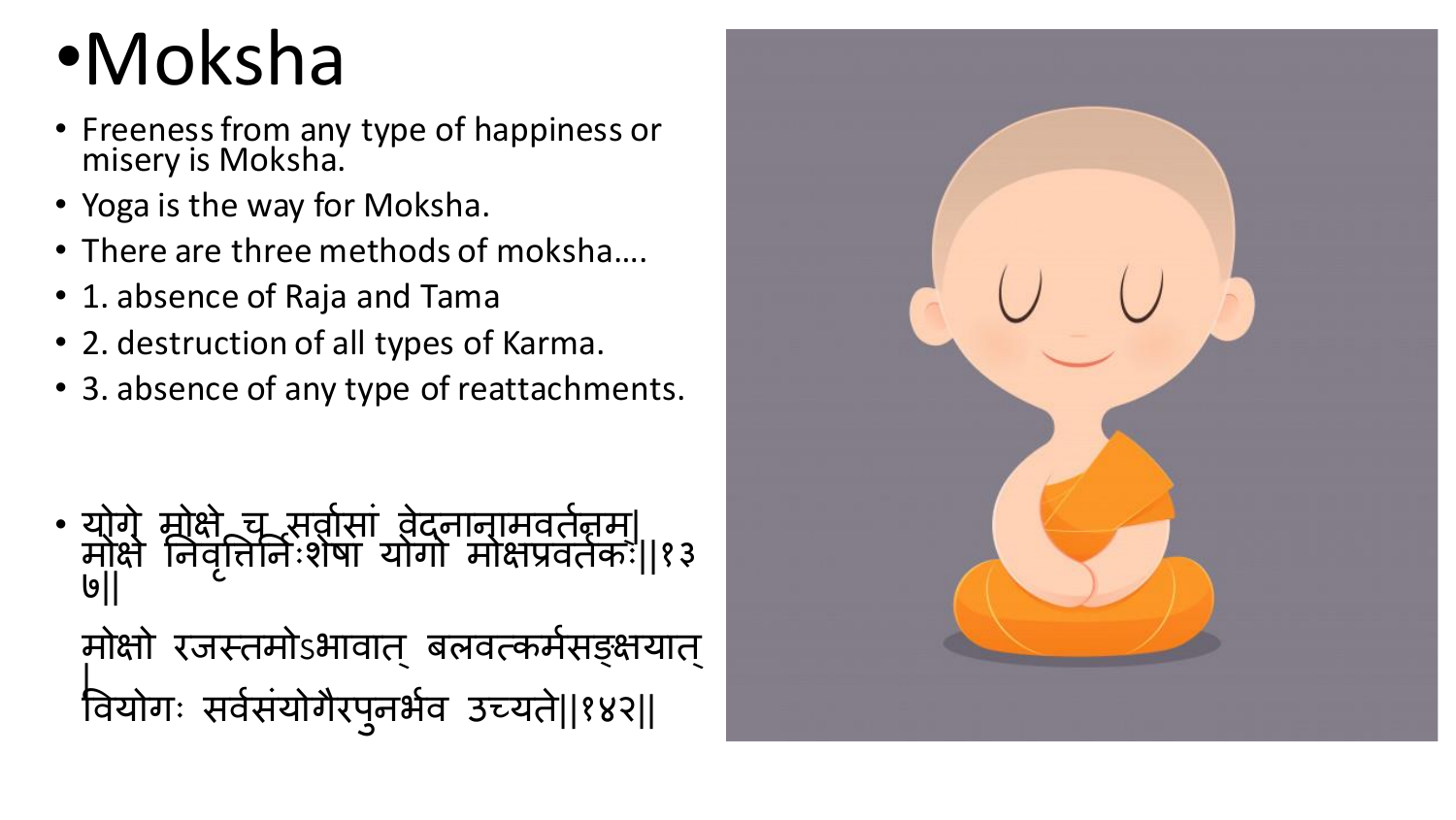# Causes of Sukha and Dukha

- The place of Dukha and Sukha Is Mana , not the Aatma. And the causes of Dukha are:-
- धीधृतिस्मृतिविभ्रंश....=Pragyaparadha
- असात्म्यार्थागम...= inappropriate contact of five senses to there faculties.

• धीधतिस्मृतिविभ्रंशः सम्प्राप्तिः कालकमेणाम्।<br>अस्तिप्राप्तः स्प्राप्तः स्पर्कतान् स्पर्कतान् ॥०॥ अर्सात्म्यांथोगमश्चेति ज्ञातव्या दुःखहेतवः||९८|| वेदनानामधिष्ठानं मनो देहश्च सेन्द्रियः| केशलोमनखाग्रान्नमलद्रवगुणीवेना||१३६||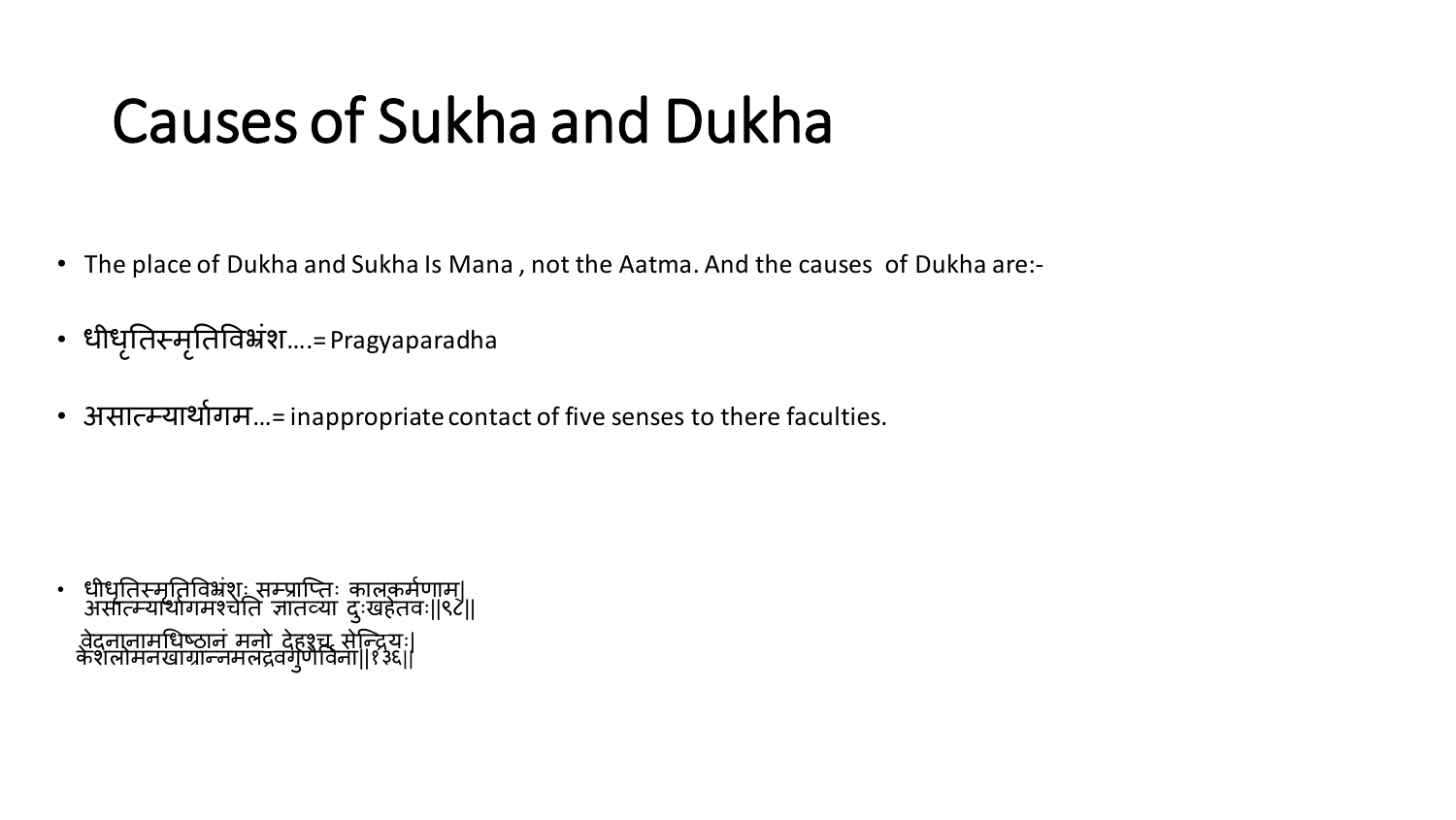Pragyaparaadha:- धीधृतिस्मृतिर्विभ्रष्टः कम् यत् कुरुतेऽशुभम्| प्रज्ञापराधं तं विद्यात् सर्वदोषप्रकौपणम्||१०२||

Dhee Vibhransha:-

Wrong understanding of good and bad objects and looking at them as same.

विषमाभिनिवेशो यो नित्यानित्ये हिताहिते| ज्ञेयः स बुद्धिविभ्रंशः सम बुद्धिर्हि पश्यति||९९||

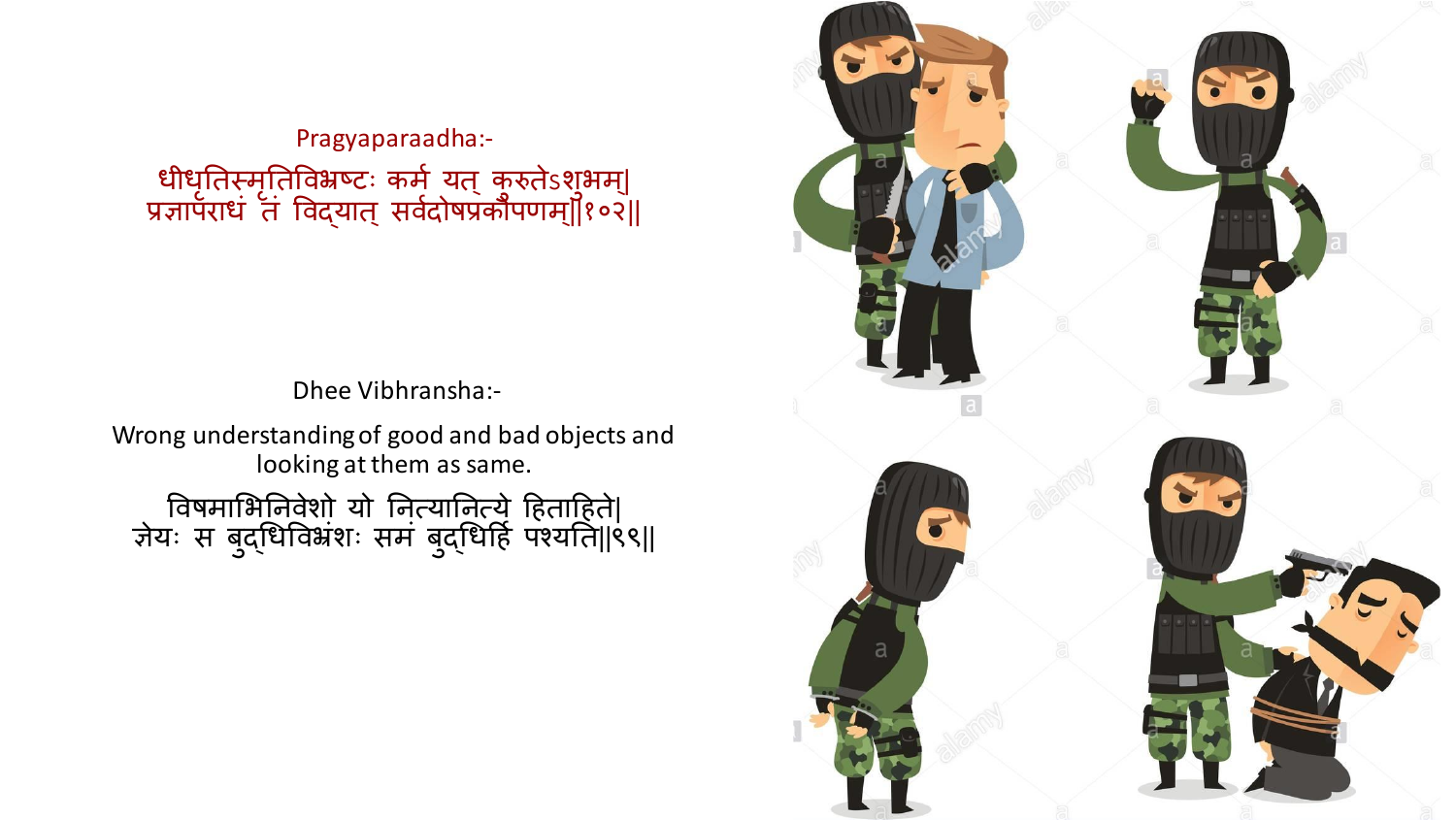Dhriti Vibhransha Inability to control the Mana for going towards harmfull faculties of indriyas.



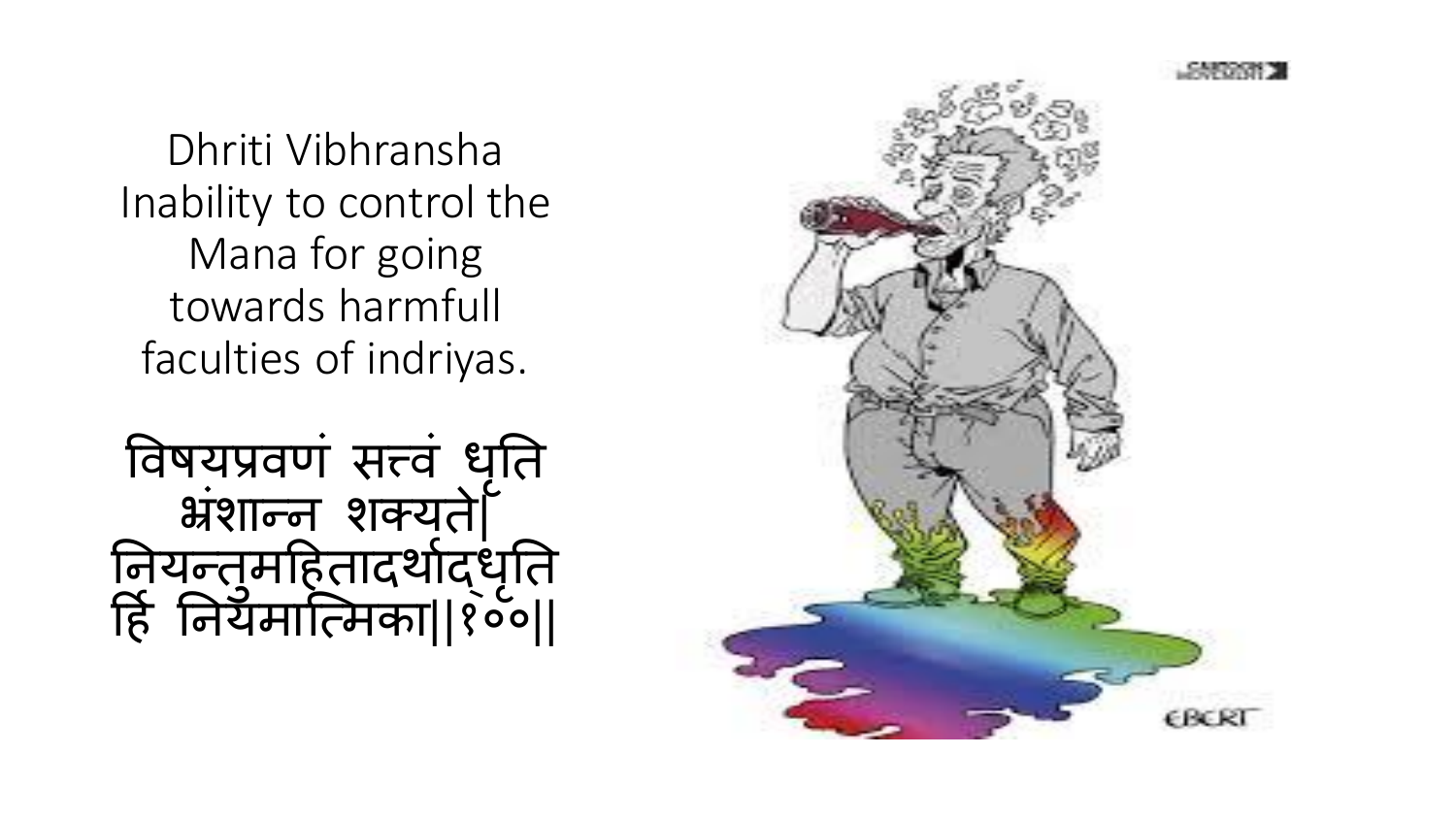Smriti vibhransha Due to Raja and Tama covering on Satva, right knowledge is unable to be recalled.

तत्त्वज्ञाने स्मृतियेस्य रजोमोहावृता त्मनः| भ्रश्यते स स्मृतिभ्रशः स्मतेव्यं हि स्मतृ ौ पस्र्तम||्१०१

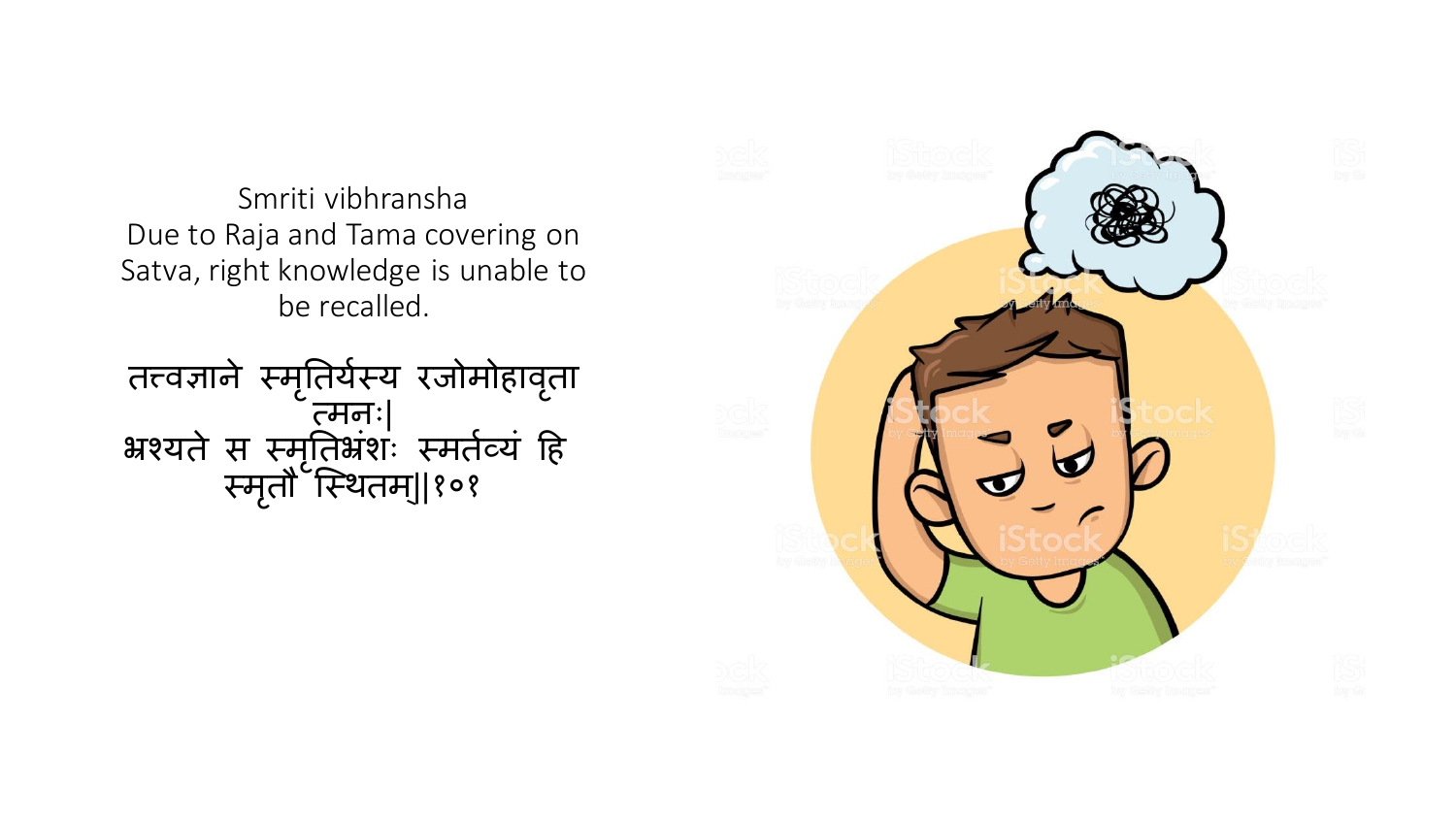Representation of Aatma, Man and Sharir Aatma= Arjuna= Kshetragya= Vashi, Mana= Krishna, Sharir= Chariot= Kshetra